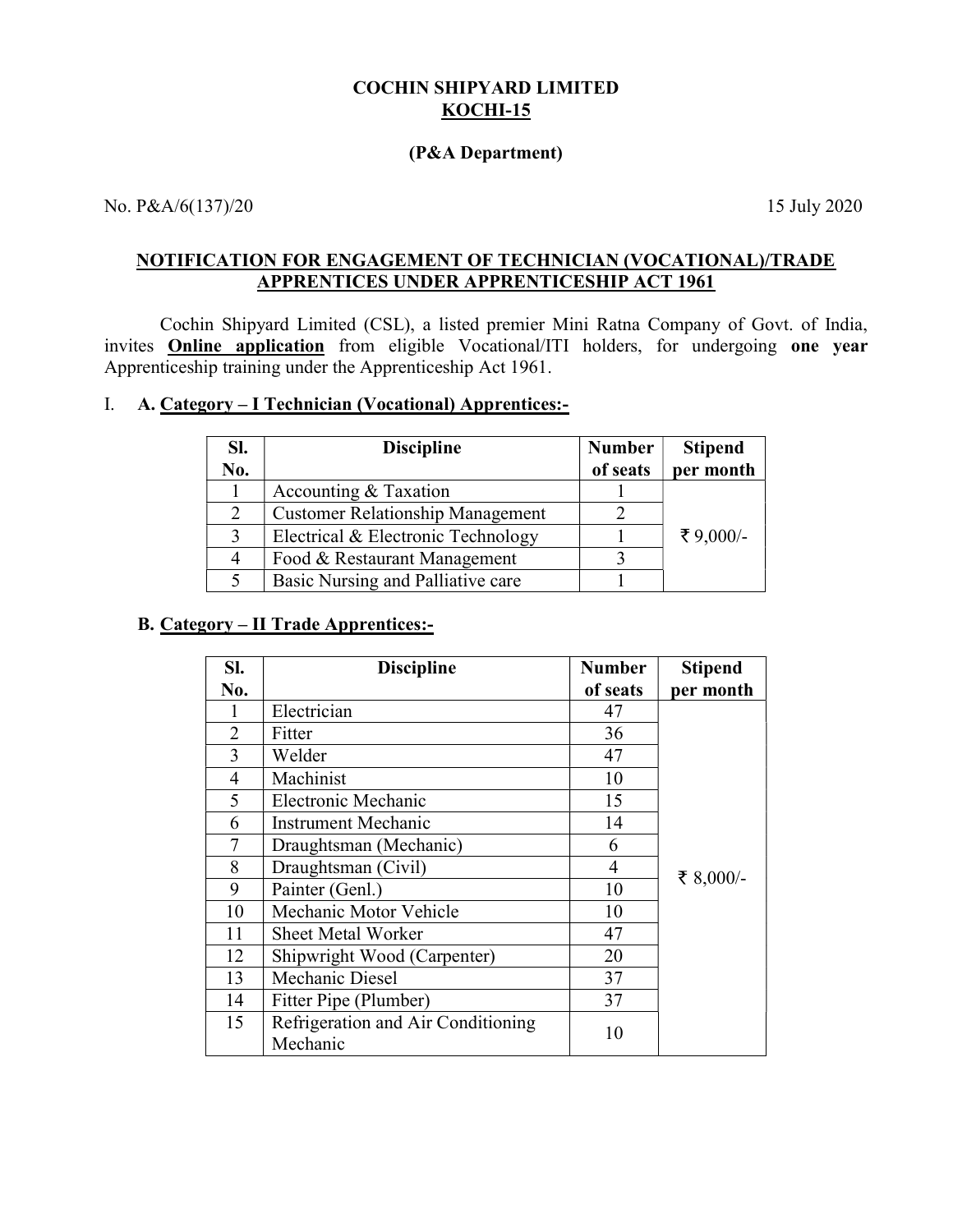## II. MINIMUM EDUCATIONAL QUALIFICATIONS:

## A. Category – I Technician (Vocational) Apprentices:-

Pass in Vocational Higher Secondary Education (VHSE) in the concerned vocation.

# B. Category – II Trade Apprentices:-

Pass in ITI in the concerned trade. Certificate/Provisional National Trade Certificate (NTC) in the designated trades that are approved for undergoing Apprenticeship Training.

- C. Those applicants having qualifications equivalent to any of the prescribed qualifications should upload Equivalency Certificate issued by the competent authority while submitting their online application and without such certificate, their candidature will not be considered.
- III. AGE: Age limit will be followed as per Apprenticeship Rules.
- IV. RESERVATION OF VACANCIES: Government of India Directives on reservation applicable for Scheduled Caste (SC)/Scheduled Tribe (ST)/Other Backward Class (OBC) / Economically Weaker Sections (EWS)/ Persons with Benchmark Disabilities (PwBD) will be strictly followed.
- V. MINIMUM PHYSICAL STANDARDS: As prescribed in Clause 4 of the Apprenticeship Rule 1992, and amendments thereof if any.
- VI. **DURATION OF TRAINING:** The duration of Apprenticeship training will be for a period of one year as per Apprenticeship Act 1961.
- VII. PREVIOUS TRAINING: Candidates who have already undergone or are currently undergoing apprenticeship under Apprenticeship Act 1961 in any Government or Public Sector or Private industrial organisation are not eligible to apply.

# VIII. **SELECTION PROCEDURE:**

- A. Only candidates who are domicile of Kerala shall be considered. Short-listing of candidates for selection will be done based on the percentage of marks obtained in the basic prescribed qualification as applicable to the respective disciplines. In case, same percentage of marks is secured by more than one candidate in prescribed qualification, relative merit shall be decided based on seniority in age.
- B. Candidates short-listed for the certificate verification prior to selection should bring the print out of online application form (possessing unique registration number) duly signed, original certificates towards proof of age, qualification, caste, disability (if any) etc and self attested copies of all these certificates, for verification and their candidature shall be considered on the strength of the original certificates. In case of failure to produce the original certificates, the candidature shall be rejected.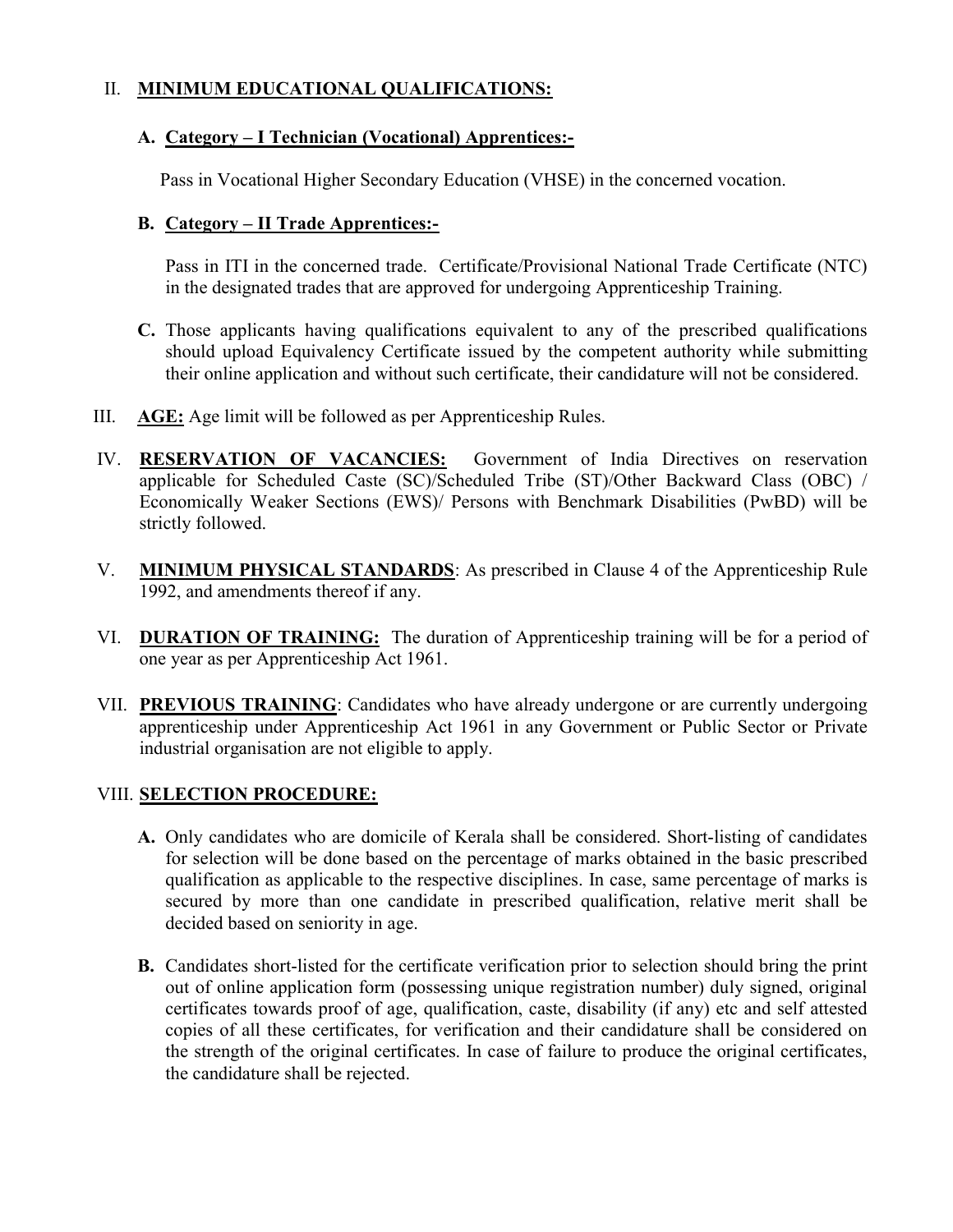- C. Those candidates who successfully complete certificate verification shall be provisionally considered for selection against the notified seats in the order of merit/reservation, subject to Medical fitness.
- IX. TRAVEL EXPENSES: No travel expenses are admissible during apprenticeship training period.
- X. BOARDING/LODGING: Boarding or lodging will not be provided by CSL during the apprenticeship training period.

# XI. APPLICATION FEE:

Nil

# XII. REGISTRATION AND SUBMISSION OF APPLICATION:

## A. How to apply:

- (i) Applicants should go through the User Manual published on our website www.cochinshipyard.com (Careers page) before filling the online application. The application consists of two phases – One time Registration in the SAP E-recruitment portal of CSL and Submission of application against the seat applicable. Applicants should not submit more than one application. Application once submitted shall be final.
- (ii) Applicants meeting the notified requirements shall do the One Time Registration and submit their application. The facility to submit their application can be accessed through our website www.cochinshipyard.com (Careers page) from 15 July 2020 to 04 Aug 2020. Application submitted direct or by any other mode will not be accepted.
- (iii) Documents to be uploaded online for submission of application: Before filling up the online application, all certificates towards proof of age, educational qualification, experience, caste, disability etc and a recent passport size colour photograph shall be kept ready in the system for uploading to the SAP online application portal.
- (iv) Applicants should ensure that all certificates towards proof of age, educational qualification, experience, caste, disability etc and a recent passport size colour photograph are uploaded in the SAP online application portal, failing which their candidature shall not be considered and shall be rejected.
- (v) Applicants should ensure that all the entries have been correctly filled in and application submitted successfully. Filling of garbage/junk details in any of the fields can lead to rejection of your application.
- (vi) Application must be complete in all respects as per this Advertisement Notification. Please note that incomplete applications shall not be considered.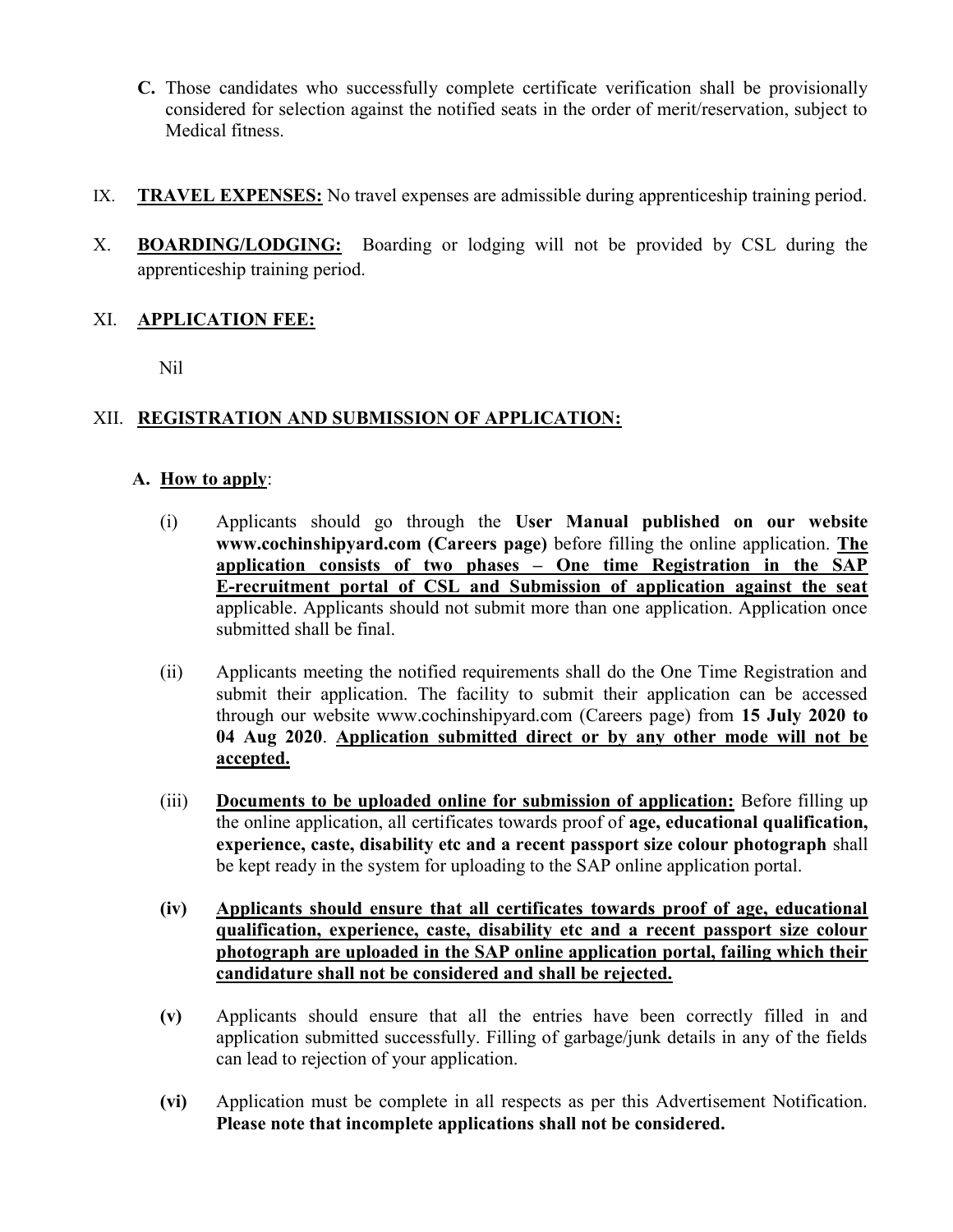- (vii) After applying through online, applicants should retain a soft copy/ printout of the online application containing the unique registration number generated by the system for their reference. It is important to note that, the unique registration number shall be obtained only upon successful submission of online application. The Registration Number on the online application should be quoted for any correspondence with CSL.
- (viii) For applying through the SAP online application facility, the website shall remain functional from 15 July 2020 to 04 Aug 2020. The last date for submission of applications through online is 04 Aug 2020. In order to avoid heavy traffic in website on the last date that may result in non-submission of application, applicants are advised to log in to CSL website and submit applications well in advance before the last date. Those who apply on the last date of application may not get any troubleshooting assistance / technical support in the SAP application portal after 1700 hrs on the last date.

## XIII. General

- (i) Applicants are advised to make sure that they are meeting the eligibility requirements as per the vacancy notification for the posts before submitting the applications.
- (ii) Shipyard reserves the right to call for any additional documentary evidence from applicants in support of educational qualification / experience / other notified eligibility requirements as indicated in their online application, and information / replies to such queries should be only through the e-mail apprenticeship@cochinshipyard.com. However, Cochin Shipyard shall not be responsible for any delay/non-receipt of such e-mails within the stipulated date and time. Replies to any such queries received after the stipulated date and time shall not be considered, and no further correspondence shall be entertained in this regard.
- (iii) No correspondence regarding the rejection of application in case of ineligibility shall be entertained.
- (iv) Call letters shall not be sent to short-listed candidates by post. They shall be informed by e-mail/SMS/through CSL website www.cochinshipyard.com to download call letter. Schedule of the selection shall be intimated to the short-listed candidates through SMS/ E-mail/CSL website (Careers page).
- (v) Mere submission of application through online and issue of call letter shall not confer any right to the applicant of acceptance of candidature or cannot be construed as an acknowledgement of fulfilling the eligibility criterion.
- (vi) Appointment of selected candidates will be subject to verification of character and antecedents and verification of caste certificates if applicable.